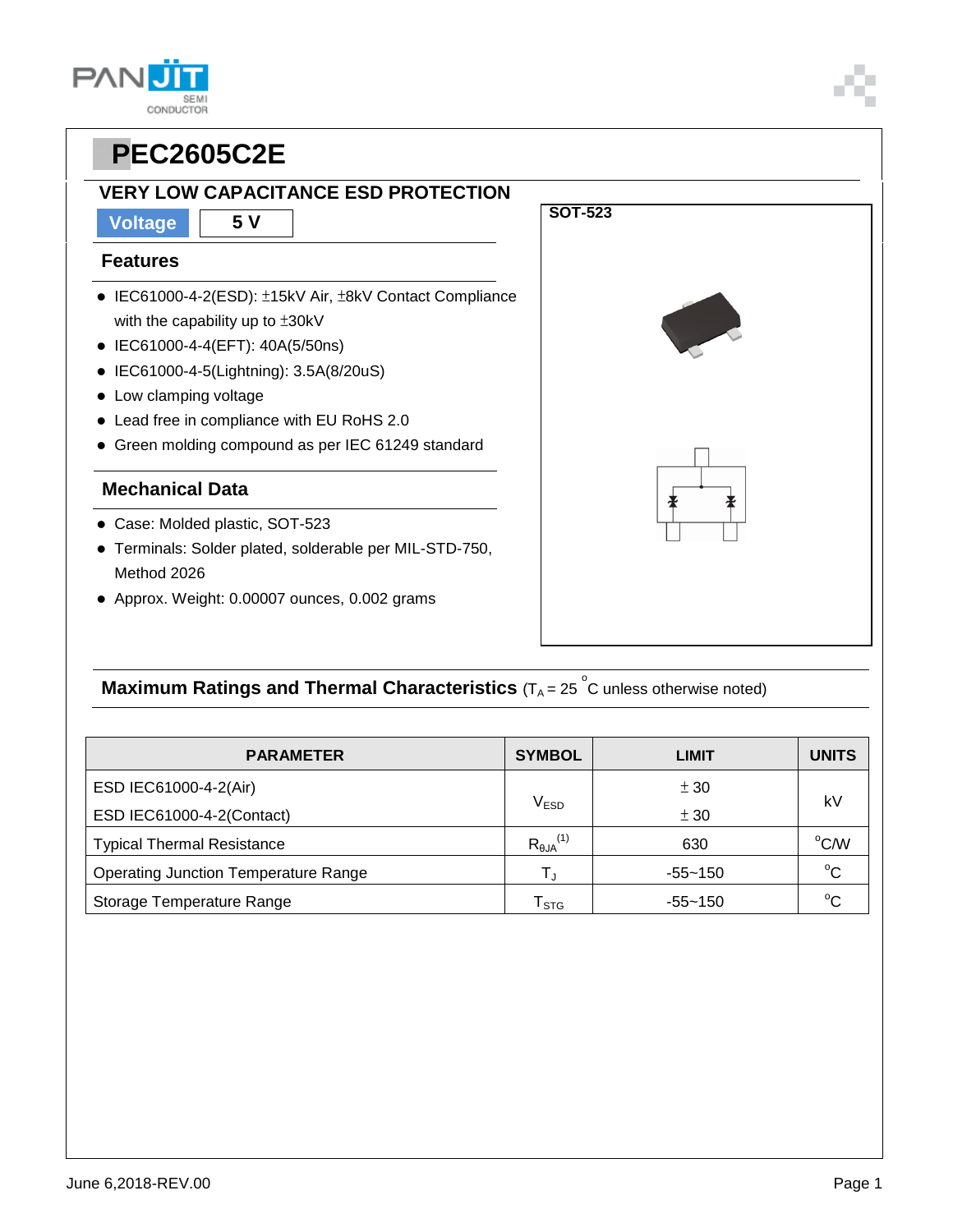



### **Electrical Characteristics**  $(T_A = 25 \degree C$  unless otherwise noted)

| <b>PARAMETER</b>               | <b>SYMBOL</b>            | <b>TEST CONDITION</b>             | MIN. | TYP. | MAX. | <b>UNITS</b> |
|--------------------------------|--------------------------|-----------------------------------|------|------|------|--------------|
| Reverse Stand-Off Voltage      | $V_{RWM}$ <sup>(2)</sup> |                                   |      |      | 5    | V            |
| Snap-Break Voltage             | $V_{SB}$                 | $I_{SB} = 50$ mA                  | 5    |      | 8    | V            |
| Reverse leakage current        | I <sub>R</sub>           | $V_R = 5.0 V$                     |      |      | 0.1  | uA           |
| <b>Clamping Voltage</b>        | $V_{CL}$                 | $I_{PP} = 1$ A, $t_P = 8/20$ us   |      |      | 9    | $\vee$       |
|                                |                          | $I_{PP}$ = 3.5 A, $t_P$ = 8/20 us |      |      | 12.5 |              |
| <b>Clamping Voltage TLP</b>    | $V_{CL}$ <sup>(3)</sup>  | $I_{PP} = 8 A$ , $t_P = 100$ ns   |      | 10   | ٠    |              |
|                                |                          | $I_{PP}$ = 16 A, $t_P$ = 100 ns   |      | 12   |      | $\vee$       |
| <b>Dynamic Resistance</b>      | $R_{DYN}$                | $t_P = 100$ ns                    |      | 0.25 | ۰    | $\Omega$     |
| Off State Junction Capacitance | $C_{J}$                  | $0$ Vdc Bias $f = 1$ MHz          |      |      | 6    | pF           |

NOTES:

1. Mounted on a FR4 PCB, Single-sided copper, mini pad.

2. A transient suppressor is selected according to the working peak reverse voltage( $V_{RWM}$ ), which should be equal to or greater than the DC or continuous peak operation voltage level.

3. Testing using Transmission Line Pulse (TLP) conditions:  $Z0 = 50 \Omega$ , t<sub>P</sub> = 100 ns.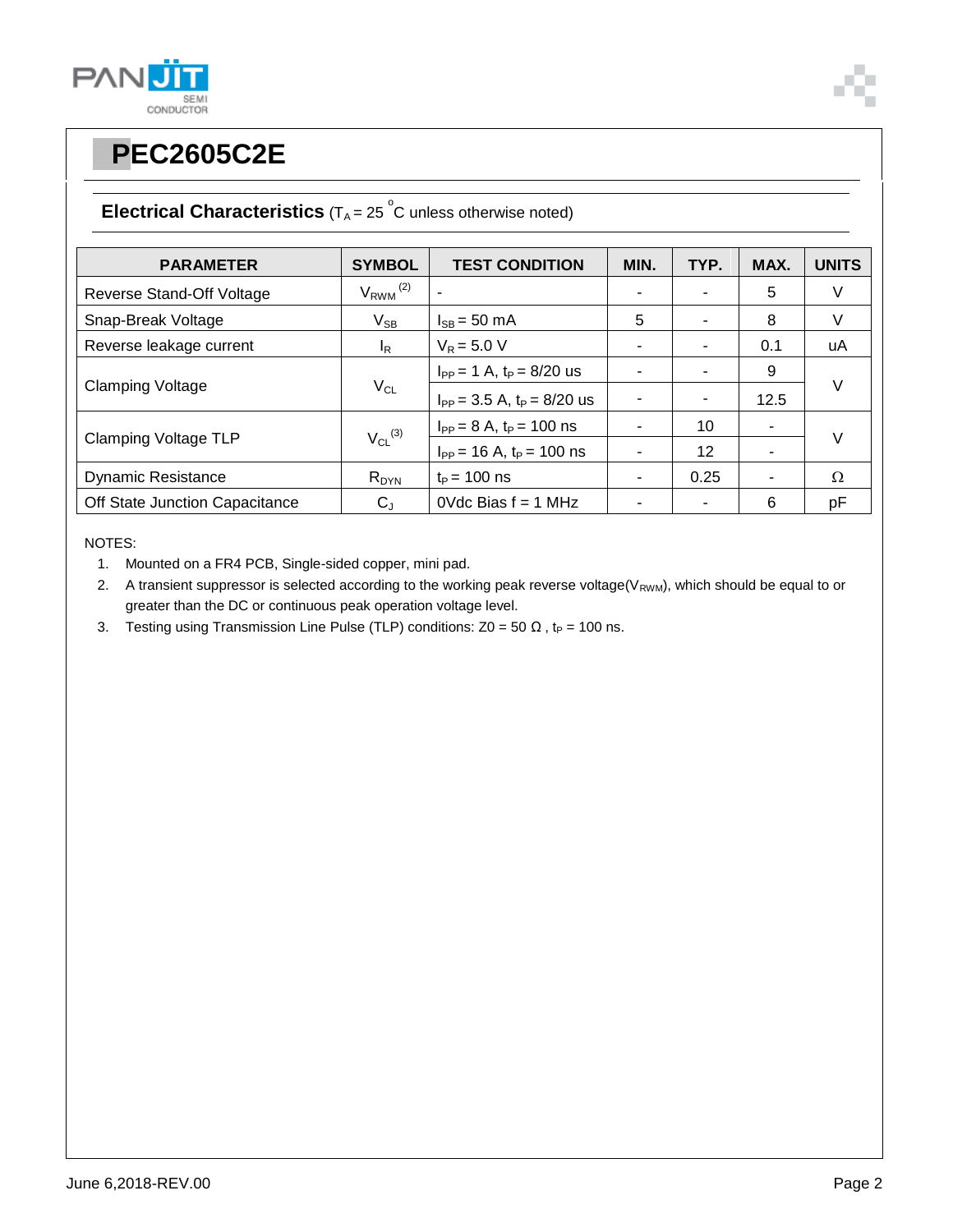

100 110

**TYPICAL CHARACTERISTIC CURVES**

# **PAN** SEMI<br>CONDUCTOR

12

**PPEC2605C2E**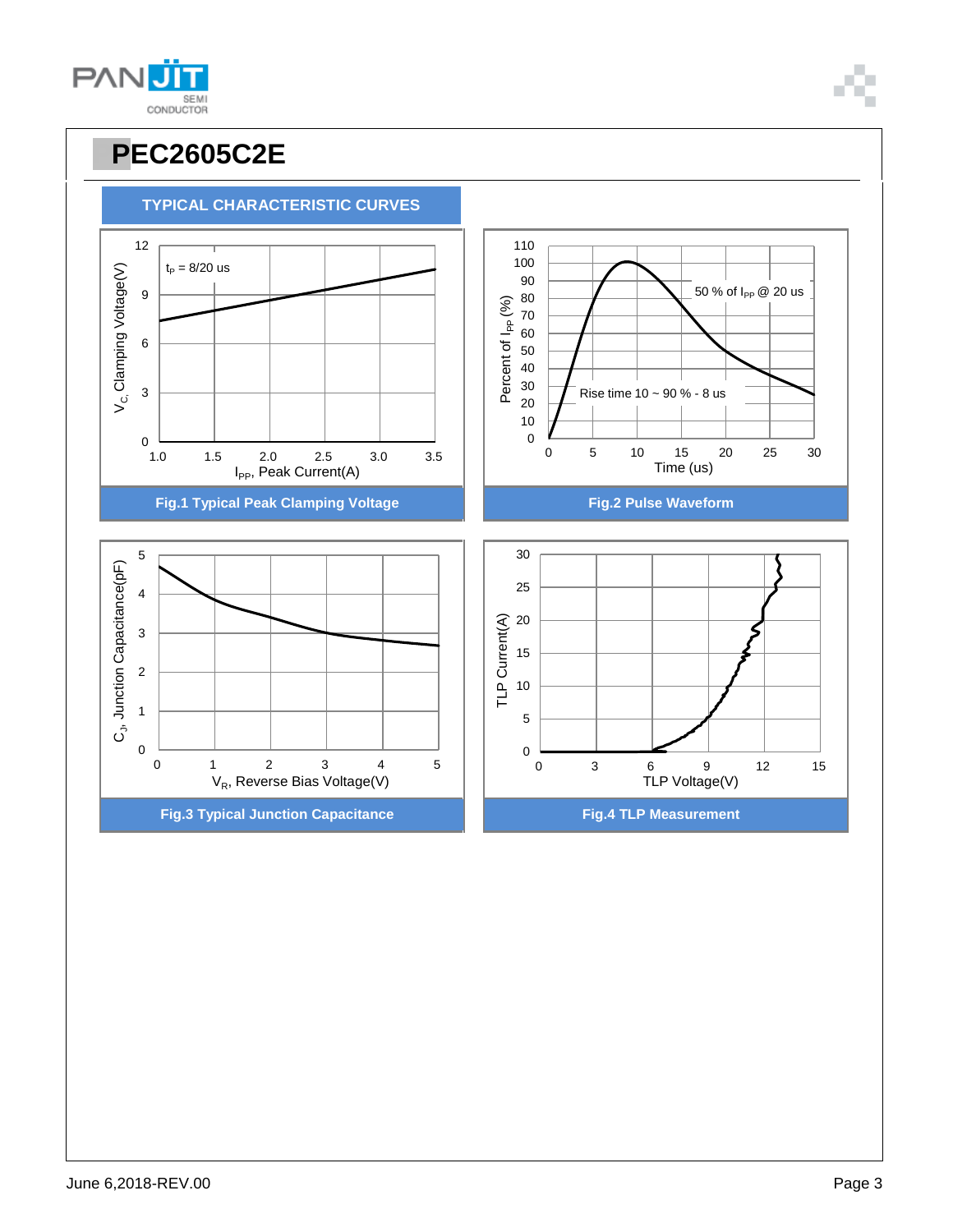

### **Part No Packing Code Version**

| <b>Part No Packing Code</b> | Package Type | <b>Packing Type</b> | <b>Marking</b> | <b>Version</b> |  |
|-----------------------------|--------------|---------------------|----------------|----------------|--|
| PEC2605C2E R1 00001         | SOT-523      | $4K/7"$ Reel        | 22E            | Halogen Free   |  |

### **Packaging Information & Mounting Pad Layout**